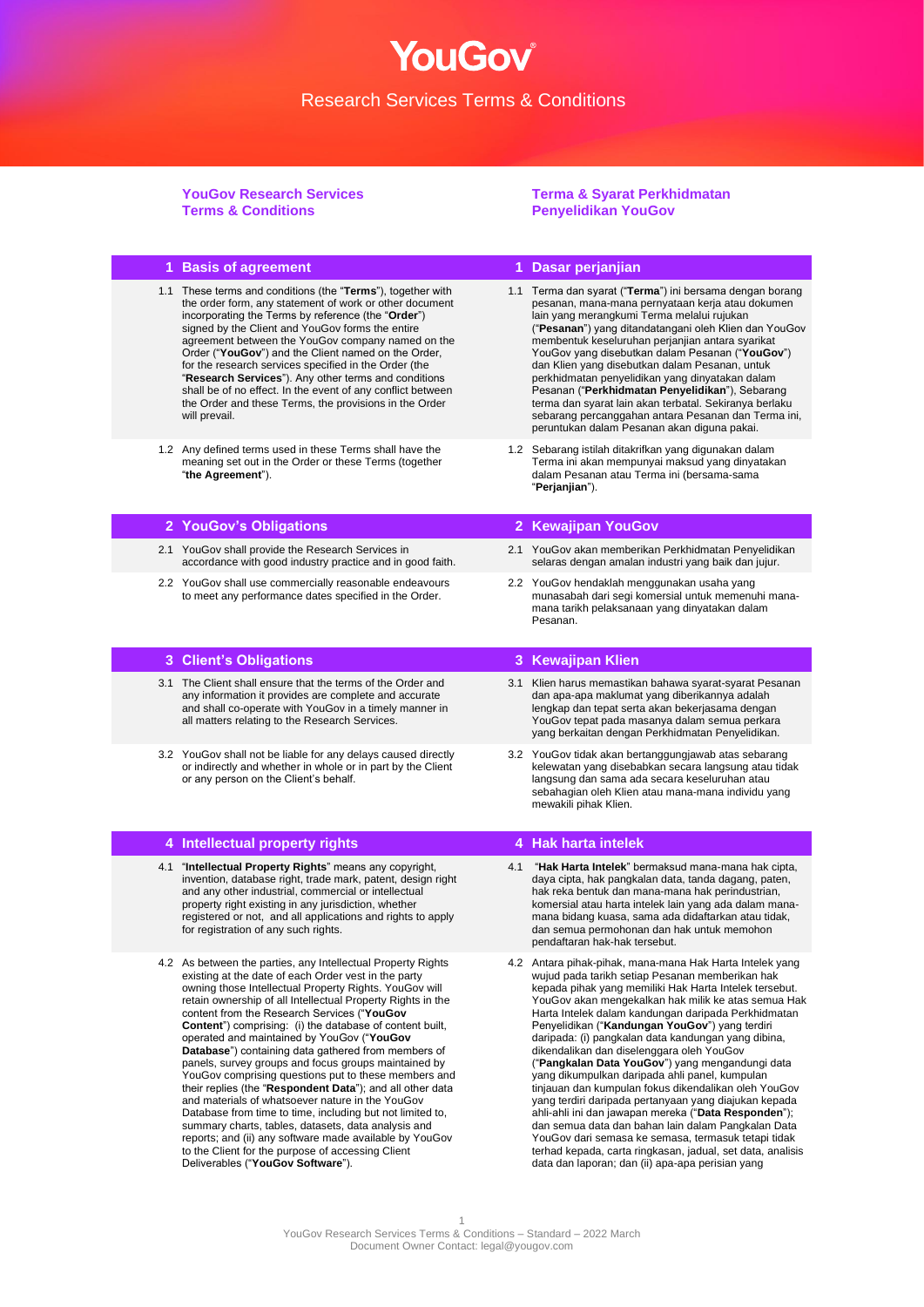- 4.3 Subject to YouGov's Intellectual Property Rights in the YouGov Content, all survey reports delivered by YouGov to the Client as part of the Research Services ("**Client Deliverables**") will be the property of the Client. YouGov grants to the Client a non-exclusive, irrevocable, royaltyfree, non-sub licensable licence to use the YouGov Content only to the extent that such use is necessary to use the Client Deliverables as permitted under this Agreement.
- 4.4 Nothing in this Agreement shall be construed as allowing the use of the Research Services, Client Deliverables, YouGov Content or any extracts from the Client Deliverables, to create a derivative work, product or service which:
- 4.4.1 infringes the Intellectual Property Rights of YouGov or its licensors;
- 4.4.2 is a commercially competitive work, product or service or part thereof which competes with or could be substituted for a work, product or service provided by YouGov; or
- 4.4.3 otherwise damages the commercial interests of YouGov. 4.4.3 sebaliknya tidak merosakkan kepentingan komersial

- 5.1 The Client may publish, communicate and make available to the public, via the internet or other publicly accessible electronic media, press releases and other documents making reference to YouGov as the source of the research ("**Public Document(s)**") provided that the Client complies with the following quality assurance process:
- 5.1.1 the Client sends a draft of the Public Document to YouGov as an email attachment to YouGov's email address as shown on the Order;
- 5.1.2 YouGov will review for accuracy in relation to the description of the methodology used and respond with material corrections by email to the Client within 2 working days of receipt (provided that it is two sides of A4 or less and the Client acknowledges that it will take longer if the Public Document is longer than two sides of  $(A4)$ ;
- 5.1.3 the Client may publish the Public Document incorporating YouGov's corrections, with attribution to YouGov as the source research agency;
- 5.1.4 where Research Services are being provided in the UK, the Client acknowledges that YouGov, as a member of the UK British Polling Council, is required to, and will, display data tables relating to the Public Document on YouGov's online platform; and
- 5.1.5 all Public Documents must contain an attribution to YouGov in the following form: "Source: [insert YouGov company name] [insert year of creation] © All rights reserved" but YouGov reserves the right to waive or prohibit such acknowledgement.
	- 5.2 If for any reason a Public Document is made public without undergoing the process set out in this clause, YouGov reserves the right to issue a press release with a version of the Public Document incorporating YouGov's corrections (and may include some, or all, of the information set out below); and

disediakan oleh YouGov kepada Klien untuk tujuan mengakses Boleh Serah Klien ("**Perisian YouGov**").

- 4.3 Tertakluk kepada Hak Harta Intelek YouGov dalam Kandungan YouGov, semua laporan tinjauan yang dihantar oleh YouGov kepada Klien sebagai sebahagian daripada Perkhidmatan Penyelidikan ("**Boleh Serah Klien**") akan menjadi milik Klien. YouGov memberikan kepada Klien lesen bukan eksklusif, tidak boleh dibatalkan, bebas royalti dan lesen yang tidak boleh disub-lesenkan untuk menggunakan Kandungan YouGov hanya setakat bahawa penggunaan tersebut adalah perlu untuk menggunakan Boleh Serah Klien sebagaimana yang dibenarkan di bawah Perjanjian ini.
- 4.4 Tiada apa dalam Perjanjian ini yang boleh ditafsirkan sebagai membenarkan penggunaan Perkhidmatan Penyelidikan, Boleh Serah Klien, Kandungan YouGov atau apa-apa ekstrak daripada Boleh Serah Klien untuk menghasilkan karya, produk atau perkhidmatan terbitan yang:
- 4.4.1 melanggar Hak Harta Intelek YouGov atau pemberi lesennya;
- 4.4.2 merupakan karya, produk atau perkhidmatan yang kompetitif secara komersial atau sebahagian daripadanya yang bersaing dengan atau boleh diganti dengan karya, produk atau perkhidmatan yang disediakan oleh YouGov; atau
- YouGov.

#### **5 Publication approval service 5 Perkhidmatan kelulusan penerbitan**

- 5.1 Klien boleh menerbitkan, berkomunikasi dan menyediakan kepada orang awam, melalui Internet atau media elektronik lain yang dapat diakses secara terbuka, siaran akhbar dan dokumen lain yang merujuk kepada YouGov sebagai sumber penyelidikan ("**Dokumen Awam**") dengan syarat Klien mematuhi proses jaminan kualiti berikut:
- 5.1.1 Klien menghantar draf Dokumen Awam kepada YouGov sebagai lampiran e-mel ke alamat e-mel YouGov seperti yang ditunjukkan pada Pesanan;
- 5.1.2 YouGov akan mengkaji ketepatan berhubung dengan perihalan metodologi yang digunakan dan memberi maklum balas dengan pembetulan yang material melalui e-mel kepada Klien dalam masa 2 hari bekerja dari tarikh penerimaan (dengan syarat bahawa ia kedua-dua belah saiz A4 atau kurang dan Klien maklum bahawa ia akan memakan masa lebih lama jika Dokumen Awam lebih panjang daripada kedua-dua belah saiz A4);
- 5.1.3 Klien boleh menerbitkan Dokumen Awam yang merangkumi pembetulan YouGov, dengan penghargaan kepada YouGov sebagai sumber agensi penyelidikan;
- 5.1.4 di mana Perkhidmatan Penyelidikan diberikan di UK, Klien mengakuibahawa YouGov, sebagai anggota Majlis Tinjauan British UK, diwajibkan, dan akan, memaparkan jadual data yang berkaitan dengan Dokumen Awam di platform dalam talian YouGov; dan
- 5.1.5 semua Dokumen Awam mesti mengandungi penghargaan kepada YouGov dalam bentuk berikut: "Sumber: [masukkan nama syarikatYouGov] [masukkan tahun ciptaan] © Hak cipta terpelihara" tetapi YouGov berhak untuk mengetepikan atau melarang penghargaan tersebut.
	- 5.2 Sekiranya atas apa jua sebab Dokumen Awam dijadikan umum tanpa menjalani proses yang dinyatakan dalam klausa ini, YouGov berhak untuk mengeluarkan siaran akhbar dengan versi Dokumen Awam yang merangkumipembetulan YouGov (dan mungkin termasuk beberapa, atau semua, maklumat yang dinyatakan di bawah); dan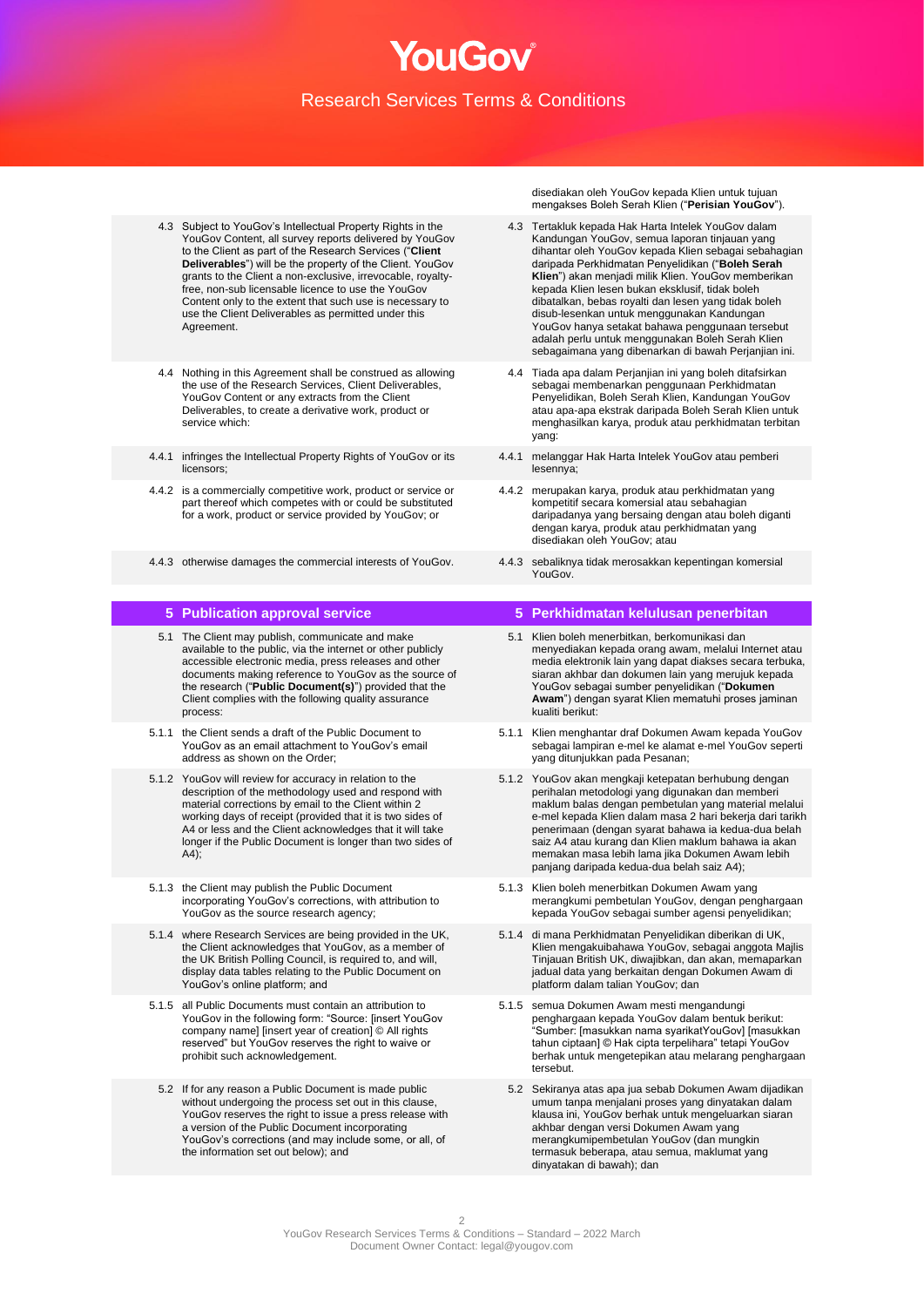5.3 Notwithstanding its confidentiality obligations, YouGov may, upon becoming aware of publication, at its discretion release any information from a survey that sets data published by the Client into context, including but not limited to, sampling and weighting data, the precise questions asked, the full answer options provided to respondents, and the percentages of people, both overall and in the relevant subgroups, who responded to each answer option.

- 6.1 All fees, charges and expenses will be set out in the Order, and quoted, invoiced and payable in the currency stated on the Order.
- 6.2 YouGov shall invoice the Client as set out in the Order. If the Order does not set out the invoicing schedule, YouGov shall invoice the Client in full on completion of the Research Services.
- 6.3 All invoices are payable in full within 30 days from the date an invoice is received.
- 6.4 All fees are subject to the addition of applicable sales tax or service tax, which the Client shall pay to YouGov at the prevailing rate.
- 6.5 The fees are exclusive of all disbursements and other incidental expenses incurred by YouGov on behalf of the Client with the Client's prior written approval.
- 6.6 All amounts due from the Client under this Agreement shall be paid in full without any set-off, counterclaim, deduction or withholding (other than any deduction or withholding of tax as required by law). If any such withholding or deduction is required, the Client shall, when making the payment to which the withholding or deduction relates, pay YouGov such additional amount as will ensure that YouGov receives the same total amount that it would have received if no such withholding or deduction had been required.
- 6.7 Without prejudice to YouGov's other rights, YouGov reserves the right to:
- 6.7.1 charge interest, including compound interest, at the maximum annual rate permitted by law, on any invoice remaining unpaid 30 days from the date the invoice is received; and/or
- 6.7.2 suspend performance in the event that the Client fails, or in YouGov's reasonable opinion it appears that the Client is likely to fail, to make payment when due under this Agreement or any other agreement with YouGov. The Client will be liable for fees charged by collection agencies for overdue invoices.
	- 6.8 Where the Client is an agent for a third party end client it contracts as principal and will be primarily liable for all payments due under the Order.

5.3 Walau apa pun kewajipan kerahsiaannya, YouGov mungkin, setelah mengetahui tentang penerbitan, mengikut budi bicaranya menerbitkan apa-apa maklumat daripada tinjauan yang menetapkan data yang diterbitkan oleh Klien ke dalam konteks, termasuk tetapi tidak terhad kepada, pengambilan sampel dan pemberatan data, soalan tepat yang diajukan, pilihan jawapan yang lengkap yang diberikan kepada responden, dan peratusan orang, secara keseluruhan dan juga dalam subkumpulan yang berkaitan, yang telah menjawab setiap pilihan jawapan.

#### **6 Fees and payment 6 Yuran dan pembayaran**

- 6.1 Semua yuran, caj dan perbelanjaan akan dinyatakan dalam Pesanan dan diberi sebut harga, diinvois dan perlu dibayar dalam mata wang yang dinyatakan dalam Pesanan.
- 6.2 YouGov akan memberi invois kepada Klien seperti yang dinyatakan dalam Pesanan. Sekiranya Pesanan tidak menetapkan jadual penginvoisan, YouGov akan mengeluarkan invois kepada Klien sepenuhnya setelah Perkhidmatan Penyelidikan selesai.
- 6.3 Semua invois perlu dibayar sepenuhnya dalam tempoh 30 hari dari tarikh invois diterima.
- 6.4 Semua yuran adalah tertakluk kepada penambahan cukai penjualan atau cukai perkhidmatan yang berkenaan, di mana Klien perlu membayar kepada YouGov pada kadar semasa.
- 6.5 Yuran tidak termasuk semua pembayaran dan perbelanjaan sampingan lain yang ditanggung oleh YouGov bagi pihak Klien dengan kelulusan bertulis terlebih dahulu daripada Klien.
- 6.6 Semua jumlah yang perlu dijelaskan oleh Klien di bawah Perjanjian ini hendaklah dibayar sepenuhnya tanpa sebarang tolak selesai, tuntutan balas, potongan atau penahanan (selain daripada apa-apa potongan atau penangguhan cukai seperti yang dikehendaki oleh undang-undang). Sekiranya ada penangguhan atau pemotongan sedemikian diperlukan, Klien perlu, ketika membuat pembayaran yang berkaitan dengan penangguhan atau pemotongan, membayar YouGov jumlah tambahan untuk memastikan bahawa YouGov menerima jumlah yang sama seperti yang YouGov akan terima jika tiada penangguhan atau pemotongan seperti itu diminta.
- 6.7 Tanpa menjejaskan hak YouGov yang lain, YouGov berhak untuk:
- 6.7.1 mengenakan faedah, termasuk faedah kompaun, pada kadar tahunan maksimum yang dibenarkan oleh undangundang, pada mana-mana invois yang masih belum dibayar selepas 30 hari dari tarikh invois diterima; dan/atau
- 6.7.2 menggantung pelaksanaan sekiranya Klien gagal, atau pada pendapat munasabah YouGov, kelihatan bahawa Klien berkemungkinan gagal, untuk membuat pembayaran yang perlu dibayar berdasarkan Perjanjian ini atau perjanjian lain dengan YouGov. Klien akan bertanggungjawab untuk bayaran yang dikenakan oleh agensi pemungutan bagi invois yang tertunggak.
- 6.8 Sekiranya Klien ialah ejen untuk pelanggan akhir pihak ketiga, ia bertindak sebagai prinsipal dan akan bertanggungjawab terutamanya untuk semua pembayaran yang perlu dibayar di bawah Pesanan.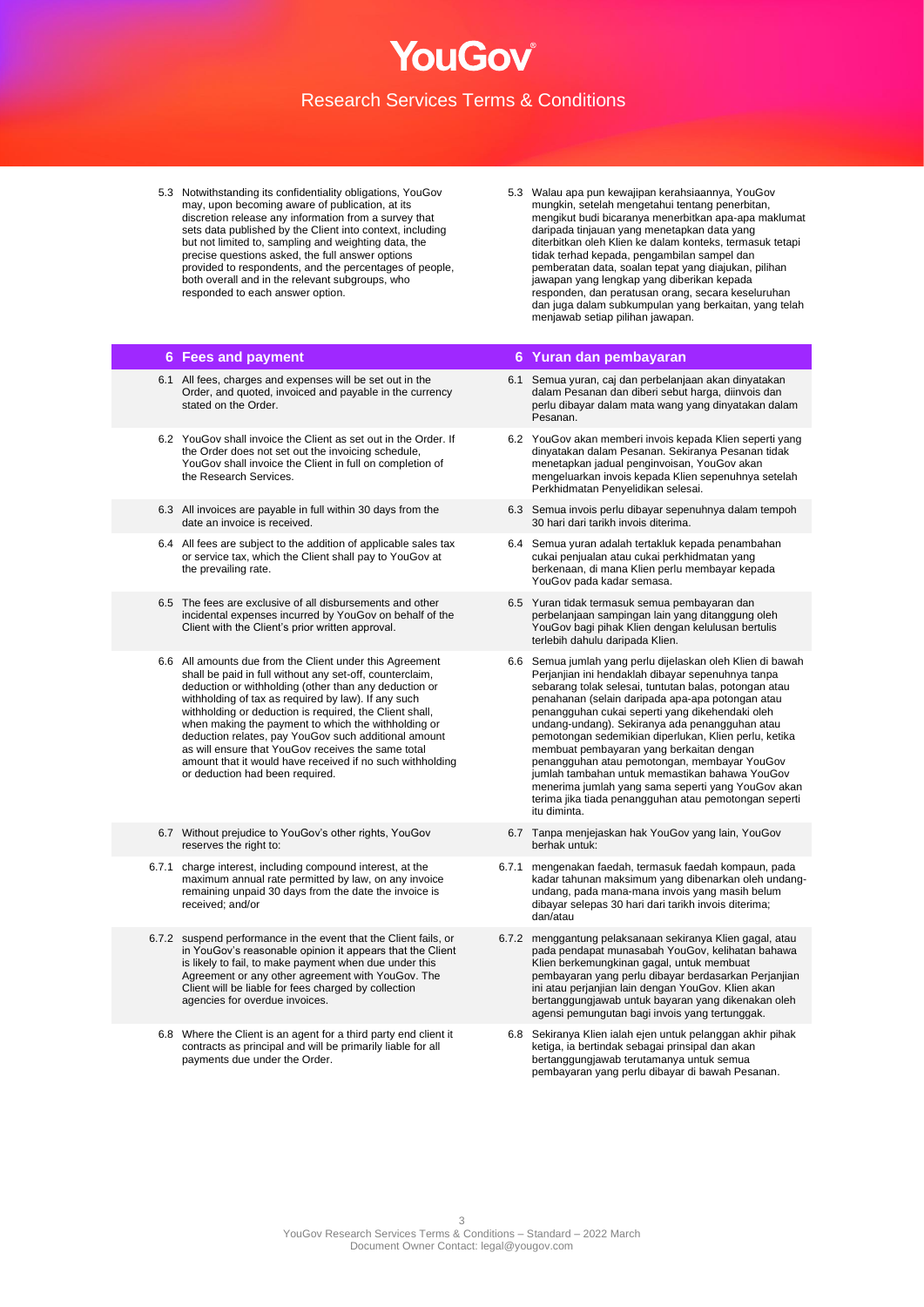### **7 Confidential Information 7 Kerahsiaan**

- 7.1 "Confidential Information" means the information (tangible or intangible) exchanged between the parties, which is (i) marked "confidential" or "proprietary" at the time of disclosure by the disclosing party; or (ii) by its nature or content or the circumstances surrounding disclosure is reasonably distinguishable as confidential or proprietary by the receiving party. Confidential Information includes, without limitation, information regarding the disclosing party's technology, designs, techniques, research, know-how, trade secrets, specifications, product plans, pricing, customer information, user data, current or future strategic information, current or future business plans, policies or practices, employee information, and other confidential or proprietary business and technical information.
- 7.2 Subject to clause 5.3, each of YouGov and the Client will keep confidential and will not disclose to any third party(other than its legal and financial advisors) any Confidential Information relating to the business and/or operations of the other party that is disclosed by or on behalf of the other party. This obligation will not apply to any information that is trivial, was known to the receiving party before disclosure, is in the public domain other than through breach of this clause or is required to be disclosed by a court, regulator or other competent authority or body.

#### **8 Data protection 8 Perlindungan data**

- 8.1 Each party agrees to comply with applicable data protection laws in relation to the Research Services.
- 8.2 In the event that a party (as data controller) requires the other party to process its personal data (as data processor) the parties will execute a separate written contract which specifies the nature of the processing due to take place and each party's responsibilities and obligations
- 8.3 Unless otherwise specified in the Order, Client Deliverables do not contain personal data and the Client undertakes that it will not (nor attempt), alone or using a third party, to re-identify any individuals or otherwise create personal data using those materials (whether in combination with other data or otherwise).

#### **9 Exclusions and limitations of liability 9 Pengecualian dan pengehadan liabiliti**

- 9.1 Nothing in this Agreement will operate to exclude or limit either party's liability for death or personal injury caused by its negligence, fraud or fraudulent misrepresentation; or either party's liability under any indemnity it gives under this Agreement; or any other liability that cannot be limited or excluded by law.
- 9.2 Subject to clause 9.1, neither party shall be liable for any loss of: data; reputation; goodwill or opportunity; loss of or failure to realise expected profit, revenue, savings or any other form of pure economic loss, whether any such drive them of part sections is direct or indirect; or any form of indirect, special, incidental, punitive or consequential loss or damages and, in each case, however arising.

- 7.1 "Maklumat Sulit" bermaksud maklumat (ketara atau tak ketara) yang disaling tukar antara pihak Perjanjian ini, yang (i) bertanda sebagai "sulit" atau "proprietari" pada saat pendedahan oleh pihak yang mendedahkan; atau (ii) oleh sifatnya atau kandungannya atau keadaan di sekitar pendedahan itu dapat dibezakan dengan sewajarnya sebagai sulit atau proprietari oleh pihak penerima. Maklumat Sulit termasuk, tanpa had, maklumat berkenaan teknologi, reka bentuk, teknik, penyelidikan, pengetahuan, rahsia perdagangan, spesifikasi, pelan produk, harga, maklumat pelanggan, data pengguna, maklumat strategi semasa atau akan datang, pelan perniagaan semasa atau akan datang, polisi atau amalan, maklumat pekerja, dan maklumat perniagaan dan teknikal yang sulit atau proprietari lain pihak yang mendedahkan.
- 7.2 Tertakluk kepada klausa 5.3, YouGov dan Klien, masingmasing akan merahsiakan dan tidak akan mendedahkan kepada mana-mana pihak ketiga (selain daripada penasihat undang-undang dan kewangannya) apa-apa Maklumat Sulit yang berkaitan dengan perniagaan dan/atau operasi pihak lain yang didedahkan oleh atau bagi pihak lain. Kewajipan ini tidak akan terpakai kepada apa-apa maklumat yang remeh, telah diketahui oleh pihak penerima sebelum pendedahan, berada di domain awam selain daripada melalui pelanggaran klausa ini atau perlu didedahkan seperti yang dikehendaki oleh mahkamah, pengawal selia atau pihak berkuasa atau badan kompeten yang lain.

### 8.1 Setiap pihak bersetuju untuk mematuhi undang-undang perlindungan data yang berhubung dengan Perkhidmatan Penyelidikan.

- 8.2 Sekiranya satu pihak (sebagai pengawal data) menghendaki pihak lain memproses data peribadinya (sebagai pemproses data), pihak-pihak tersebut akan menandatangani suatu kontrak bertulis berasingan yang menentukan jenis pemprosesan yang akan berlaku dan tanggungjawab dan kewajipan setiap pihak.
- 8.3 Kecuali dinyatakan sebaliknya dalam Pesanan, Boleh Serah Klien tidak mengandungi data peribadi dan Klien berjanji bahawa ia tidak akan (atau tidak mencuba), sendirian atau menggunakan pihak ketiga, untuk mengenal pasti semula mana-mana individu atau membuat data peribadi menggunakan bahan-bahan tersebut (sama ada digabungkan dengan data lain atau sebaliknya).

#### 9.1 Tiada apa dalam Perjanjian ini yang akan berfungsi untuk mengecualikan atau menghadkan liabiliti salah satu pihak untuk kematian atau kecederaan diri yang disebabkan oleh kecuaian, penipuan atau penafsiran palsu; atau liabiliti mana-mana pihak di bawah manamana ganti rugi yang diberikan di bawah Perjanjian ini; atau mana-mana liabiliti lain yang tidak boleh dihadkan atau dikecualikan oleh undang-undang.

9.2 Tertakluk kepada klausa 9.1, kedua-dua pihak tidak akan bertanggungjawab atas kehilangan: data; reputasi; nama baik atau peluang; kehilangan atau kegagalan untuk merealisasikan jangkaan keuntungan, hasil, simpanan atau apa-apa bentuk kerugian ekonomi tulen yang lain, sama ada kerugian tersebut adalah langsung atau tidak langsung; atau apa-apa bentuk kerugian atau kerosakan tidak langsung, khas, sampingan, membebankan atau turutan dan, dalam setiap kes, yang timbul dalam apa jua cara.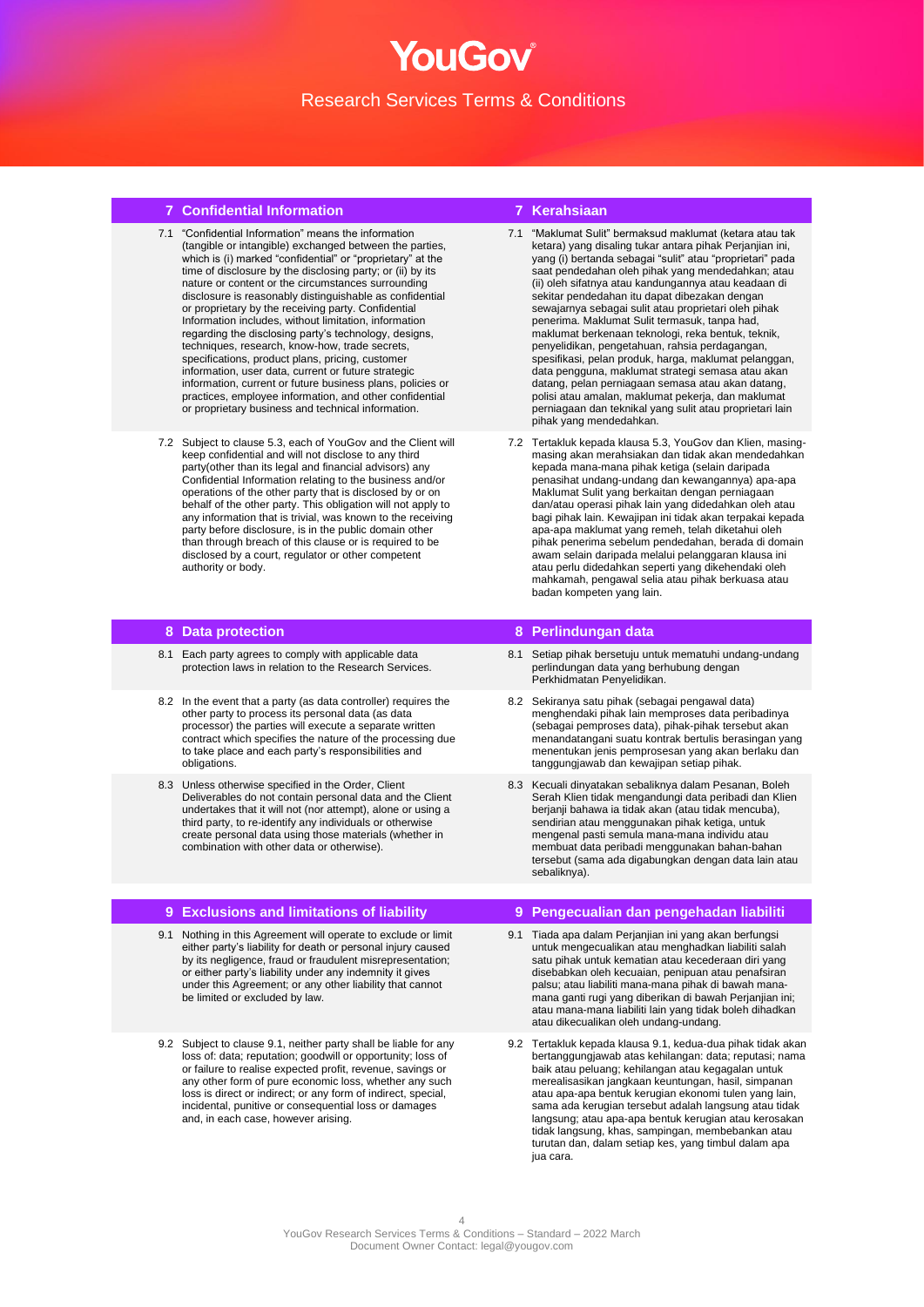- 9.3 Subject to clauses 9.1 and 9.2, YouGov's maximum aggregate liability to the Client for all claims (whether arising in contract, tort, breach of statutory duty or otherwise) under an Order or in relation to any Research Services, whether in respect of a single event, series of connected events or of unconnected events, shall not exceed an amount equal to one hundred per cent (100%) of the total amount of the fees paid by the Client under the relevant Order in the year in which the claim is made.
- 9.4 YouGov does not predict or assure any particular substantive results of its research in advance and makes no warranty, express or implied, as to the Research Services or the results provided, or the suitability of the Research Services for the Client's purposes.
- 9.5 YouGov accepts no liability for any loss suffered by the Client or by any third party (including but not limited to any client or customer of the Client) as a direct or indirect result of its use of any of data or of making any business decision, or refraining from making any such decision, based wholly or partly on the data, expression of opinion, statement or other information provided to the Client as part of the Research Services or arising from the interpretation by the Client or any third party of reports or of other data furnished by YouGov and the Client shall indemnify YouGov accordingly.
- 9.6 The Client shall also indemnify YouGov and its officers, directors, and/ or employees against any loss, damage or other liability (including costs and expenses) suffered as a result of any claim or proceedings arising in connection with the use by, or on behalf of the Client, of survey results for the purposes of: (i) comparative advertising claims; (ii) investment offerings; (iii) all litigation, including all costs connected with YouGov serving as an expert witness, where legally required by operation of law; and/or (iv) political lobbying work.
- 9.7 All warranties, guarantees, conditions or representations relating to the Research Services other than those expressly set out in these Terms (if any) are excluded to the fullest extent permitted by law, whether express, implied, oral or written.
- 9.8 Without prejudice to clause 9.6, and unless required by operation of law, the Client agrees not to call YouGov, its directors, officers and/ or group companies as a witness in any legal proceedings.

### **10 Termination and effect of termination 10 Penamatan dan kesan penamatan** 10.1 Without affecting any other right or remedy available to it, YouGov may terminate this Agreement with immediate effect by giving written notice to the Client if: 10.1.1 the Client fails to pay any sum due under this Agreement when it falls due;

- 10.1.2 in YouGov's reasonable opinion, association with the Client is likely to bring YouGov into disrepute;
- 10.1.3 the Client is acquired by, or itself acquires, a competitor or competing business of YouGov; or
- 9.3 Tertakluk kepada klausa 9.1 dan 9.2, liabiliti agregat maksimum YouGov kepada Klien untuk semua tuntutan (sama ada timbul dalam kontrak, tort, pelanggaran kewajipan statutori atau selainnya) di bawah Pesanan atau berkaitan dengan mana-mana Perkhidmatan Penyelidikan, sama ada berkenaan dengan satu peristiwa, rangkaian peristiwa yang berkaitan atau peristiwa yang tidak berkaitan, tidak boleh melebihi jumlah yang sama dengan seratus peratus (100%) daripada jumlah keseluruhan yuran yang dibayar oleh Klien di bawah Pesanan yang berkenaan pada tahun tuntutan tersebut dibuat.
- 9.4 YouGov tidak meramalkan atau menjamin hasil substantif tertentu daripada penyelidikannya terlebih dahulu dan tidak memberikan waranti atau syarat, tersurat atau tersirat, mengenai Perkhidmatan Penyelidikan atau hasil yang diberikan, atau kesesuaian Perkhidmatan Penyelidikan untuk tujuan Klien.
- 9.5 YouGov tidak bertanggungjawab atas kerugian yang dialami oleh Klien atau oleh mana-mana pihak ketiga (termasuk tetapi tidak terhad kepada mana-mana klien atau pelanggan Klien) sebagai hasil langsung atau tidak langsung daripada penggunaan mana-mana data atau membuat sebarang keputusan perniagaan, atau menahan daripada membuat apa-apa keputusan sedemikian, berdasarkan data sepenuhnya atau sebahagiannya, penyataan pendapat, kenyataan atau maklumat lain yang diberikan kepada Klien sebagai sebahagian daripada Perkhidmatan Penyelidikan atau timbul daripada penafsiran mana-mana laporan oleh Klien atau mana-mana pihak ketiga atau data lain yang diberikan oleh YouGov dan Klien akan memberi ganti rugi kepada YouGov dengan sewajarnya.
- 9.6 Klien juga akan memberi ganti rugi kepada YouGov dan pegawai, pengarah, dan/ atau pekerjanya terhadap apaapa kerugian, kerosakan atau liabiliti lain (termasuk kos atau perbelanjaan) yang ditanggung akibat apa-apa tuntutan atau prosiding yang timbul berkaitan dengan penggunaan hasil tinjauan oleh, atau bagi pihak Klien untuk tujuan: (i) tuntutan pengiklanan komparatif; (ii) tawaran pelaburan; (iii) semua litigasi, termasuk semua kos yang berkaitan dengan YouGov yang berfungsi sebagai saksi pakar, yang mana dikehendaki secara sah oleh kuat kuasa undang-undang; dan/atau (iv) kerja melobi politik.
- 9.7 Semua waranti, jaminan, syarat atau pernyataan yang berkaitan dengan Perkhidmatan Penyelidikan selain daripada yang dinyatakan secara jelas dalam Terma ini (jika ada) adalah dikecualikan sepenuhnya setakat yang dibenarkan oleh undang-undang, sama ada secara tersurat, tersirat, lisan atau bertulis.
- 9.8 Tanpa menjejaskan klausa 9.6, dan melainkan jika dikehendaki oleh operasi undang-undang, Klien bersetuju untuk tidak memanggil YouGov, pengarahnya, pegawai dan/ atau syarikat kumpulan sebagai saksi dalam mana-mana proses perundangan.

#### 10.1 Tanpa menjejaskan hak atau remedi lain yang ada padanya, YouGov boleh dengan segera menamatkan Perjanjian ini dengan memberi notis bertulis kepada Klien sekiranya: 10.1.1 Klien gagal membayar sejumlah wang yang mesti dibayar di bawah Perjanjian ini apabila tamat tempoh;

- 10.1.2 pada pendapat munasabah YouGov, hubungan dengan Klien berkemungkinan menyebabkan YouGov mendapat nama buruk;
- 10.1.3 Klien diambil alih oleh, atau ia sendiri mengambil alih, pesaing atau perniagaan yang bersaing dengan .<br>YouGov; atau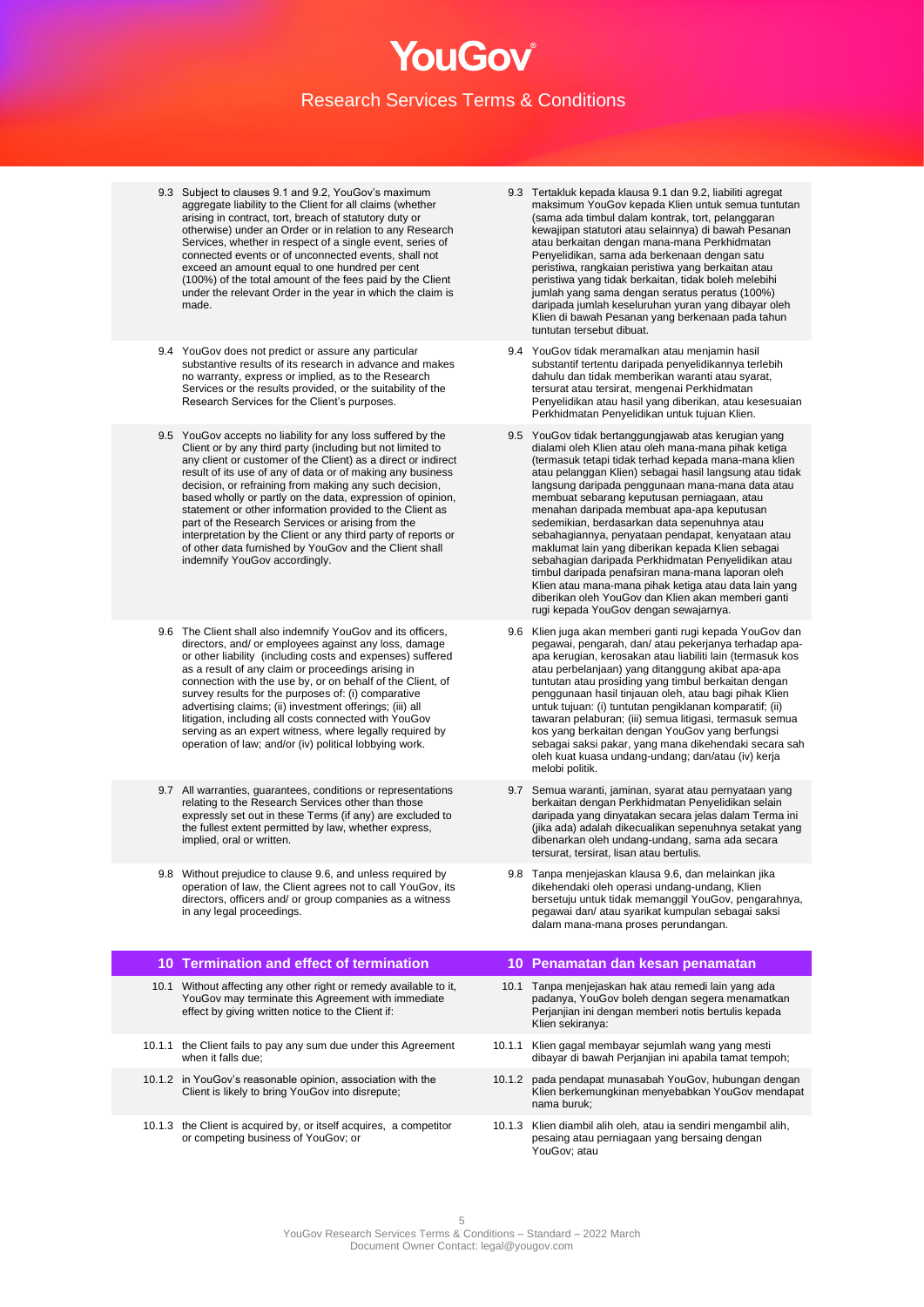- 
- 10.2 Subject to clause 10.1, either party may terminate this Agreement immediately by giving written notice to the other party if the other party:
- 10.2.1 commits any material breach of any of this Agreement which cannot be remedied or commits any material breach of this Agreement which can be remedied and fails to remedy that breach and within thirty (30) days after notice from the other party giving full particulars of the breach and requiring it to be remedied; or
- 10.2.2 enters into liquidation, whether compulsory or voluntary (except for the purposes of bona fide reconstruction or amalgamation), or compounds with or makes any arrangements with its creditors or makes a general assignment for the benefit of its creditors, or has a receiver, manager, administrative receiver or administrator appointed over the whole or substantially the whole of its undertaking or assets, or if it ceases or threatens to cease to carry on its business, or makes any material change in its business, or if it suffers any analogous process in any jurisdiction.
- 10.3 The Client may terminate all or part of the Research Services for convenience provided that it provides written notice and the following early termination fees shall be payable by the Client within 30 days of receipt by YouGov of the Client's written notice of termination:
- 10.3.1 at any time prior to the finalisation of the questionnaire(s) – 25% of the total fees due under the Order;
- 10.3.2 after any questionnaire is finalised but prior to the commencement of any fieldwork – 50% of the total fees due under the Order;
- 10.3.3 after any fieldwork has commenced but before delivery of results – 75% of the total fees due under the Order;
- 10.3.4 at any point following the delivery of any results 100% of the total fees due under the Order.
- 10.4 Without affecting any other right or remedy available to it, YouGov may suspend the supply of Research Services under any Order or any other agreement between the Client and YouGov if the Client fails to pay any amount due on the due date for payment, the Client becomes subject to any of the events listed in clause 10.2.2, or YouGov reasonably believes that the Client is about to become subject to any of them.
- 
- 10.5.1 immediately pay to YouGov any YouGov's outstanding invoices and interest; and
- 10.5.2 have no right to use any materials or deliverables provided by YouGov prior to making payment in accordance with this clause.
- 10.6 Termination shall not affect any rights, remedies obligations or liabilities of the parties that have accrued up to the date of termination, including the right to claim damages in respect of any breach of this Agreement, which existed at or before the date of termination or expiry.
- 10.1.4 the Client breaches their obligations in clause 3.1. 10.1.4 Klien memungkiri kewajipan mereka dalam klausa 3.1 atau melanggar Perjanjian secara material dengan cara lain.
	- 10.2 Tertakluk kepada klausa 10.1, mana-mana pihak boleh segera menamatkan Perjanjian ini dengan memberi notis bertulis kepada pihak lain sekiranya pihak lain:
	- 10.2.1 melakukan pelanggaran material terhadap Perjanjian ini yang tidak dapat dibetulkan, atau melakukan apa-apa pelanggaran materialterhadap Perjanjian ini yang boleh dibetulkan dan gagal untuk membetukkan pelanggaran tersebut dalam tempoh tiga puluh (30) hari selepas pemberitahuan daripada pihak yang satu lagi yang memberikan butiran penuh pelanggaran dan menghendaki ia dibetulkan; atau
	- 10.2.2 melakukan pembubaran, sama ada wajib atau sukarela (kecuali untuk tujuan rekonstruksi atau penggabungan bona fide), atau mencapai persetujuan dengan atau membuat sebarang perjanjian dengan pemiutangnya atau membuat penugasan umum untuk kepentingan pemiutang, atau mempunyai penerima, pengurus, penerima pentadbiran atau pentadbir yang dilantik untuk keseluruhan atau sebahagian besar daripada keseluruhan usaha atau asetnya, atau jika ia berhenti atau mengancam untuk berhenti menjalankan perniagaannya, atau membuat perubahan penting dalam perniagaannya, atau jika ia mengalami proses yang serupa dalam mana-mana bidang kuasa.
	- 10.3 Klien boleh menamatkan semua atau sebahagian Perkhidmatan Penyelidikan untuk kesenangan dengan syarat ia memberikan notis bertulis dan yuran penamatan awal berikutnya mesti dibayar oleh Klien dalam masa 30 hari dari tarikh YouGov menerima pemberitahuan penamatan bertulis Klien:
	- 10.3.1 pada bila-bila masa sebelum pemuktamadan soal selidik – 25% daripada jumlah yuran mesti dibayar di bawah Pesanan;
	- 10.3.2 selepas mana-mana soal selidik dimuktamadkan tetapi sebelum bermulanya apa-apa kerja lapangan – 50% daripada jumlah yuran mesti dibayar di bawah Pesanan;
	- 10.3.3 selepas mana-mana soal selidik telah dimulakan tetapi sebelum penyerahan apa-apa hasil – 75% daripada jumlah yuran mesti dibayar di bawah Pesanan;
	- 10.3.4 pada bila-bila masa selepas penyerahan hasil 100% daripada jumlah yuran yang perlu dibayar di bawah Pesanan.
		- 10.4 Tanpa menjejaskan apa-apa hak atau remedi lain yang ada padanya, YouGov boleh menangguhkan pembekalan Perkhidmatan Penyelidikan di bawah manamana Pesanan atau mana-mana perjanjian lain antara Klien dan YouGov sekiranya Klien gagal membayar sejumlah wang yang mesti dibayar pada tarikh pembayaran, Klien akan tertakluk kepada mana-mana peristiwa yang disenaraikan dalam klausa 10.2.2, atau YouGov secara munasabah percaya bahawa Klien akan tertakluk kepada salah satu daripada klausa tersebut.
- 10.5 On termination for any reason the Client shall: 10.5 Apabila berlaku penamatan atas apa jua sebab, Klien hendaklah:
	- 10.5.1 segera membayar kepada YouGov mana-mana invois dan faedah YouGov yang belum dijelaskan; dan
	- 10.5.2 tidak berhak menggunakan mana-mana bahan atau boleh serah yang disediakan oleh YouGov sebelum membuat pembayaran selaras dengan klausa ini.
	- 10.6 Penamatan tidak akan menjejaskan mana-mana hak, remedi, kewajipan atau liabiliti pihak-pihak yang terakru hingga tarikh penamatan, termasuk hak untuk menuntut ganti rugi sehubungan dengan mana-mana pelanggaran Perjanjian ini, yang telah wujud pada atau sebelum tarikh penamatan atau habis tempoh.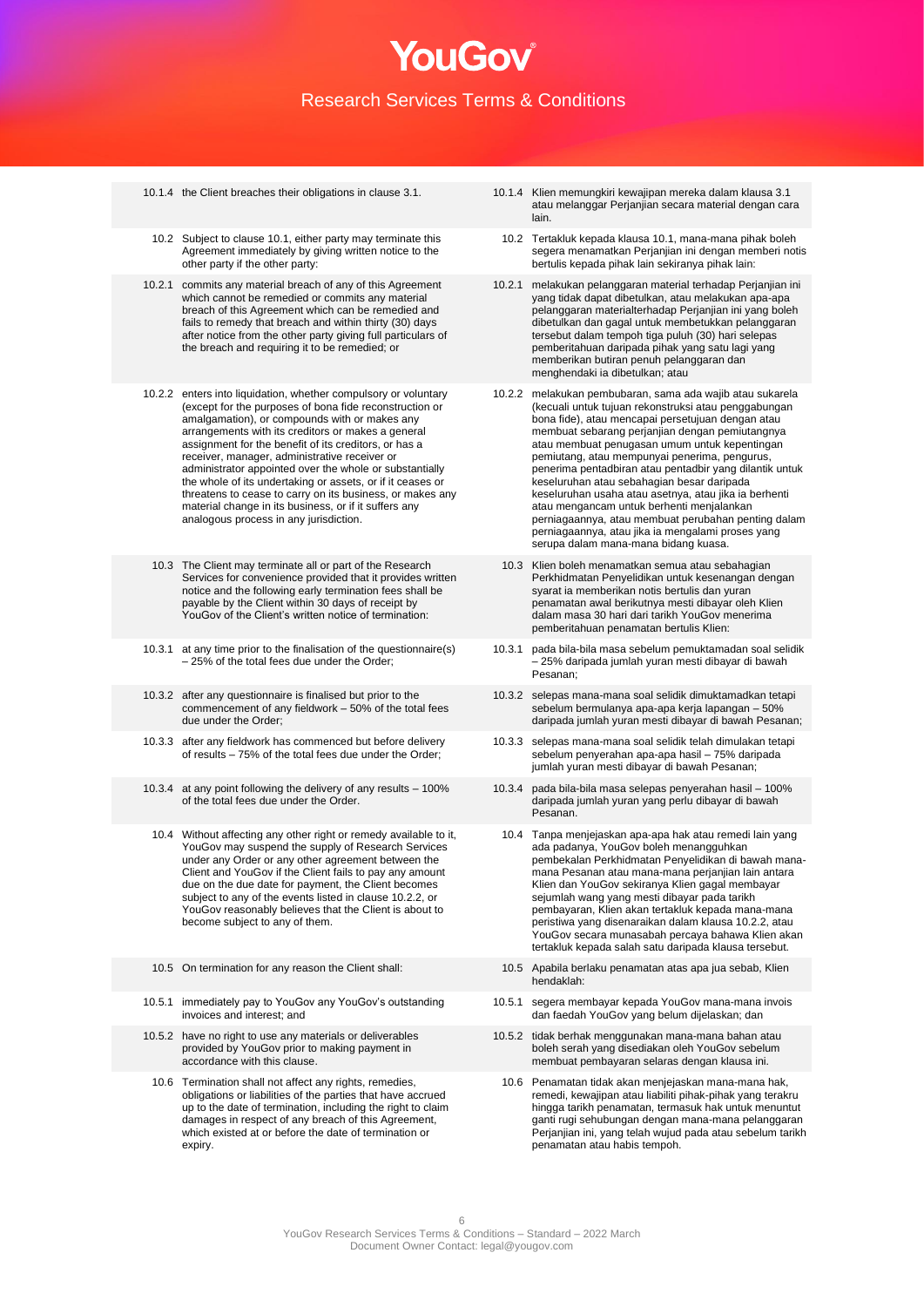#### **11 General 11 Umum**

- 11.1 Force majeure: neither party shall be in breach nor liable for delay in performing, or failure to perform, any of its obligations under this Agreement (other than the Client's obligation to pay fees due) if such delay or failure results from events, circumstances or causes beyond its reasonable control, including but not limited to, diseases, epidemics or pandemics.
- 11.2 Publicity: YouGov shall have the right to make any press announcement or statement in connection with this Agreement and respond to any request to make the same.
- 11.3 Assignment: the rights and obligations of the Client may not be transferred to any other person, without YouGov's prior written consent. YouGov may at any time assign, subcontract, delegate, otherwise transfer, or deal in any other manner with any or all of its rights and obligations under this Agreement.
- 11.4 No third party rights: no third party may enforce any provisions of this Agreement.
- 11.5 Local laws: each party shall comply with locally applicable laws and any requests from legal authorities in relation to this Agreement or any Order . The terms of this Agreement shall apply to the maximum extent permitted by local laws. The invalidity or unenforceability of any part of this Agreement does not entail the invalidity of the entire agreement.
- 11.6 Authorised signatory: the Client confirms that the person signing the Order is authorised to sign and bind the **Client**
- 11.7 Survival: the rights and obligations of the parties under sections titled Confidential Information, Termination and effect of termination, Intellectual Property Rights, Data Protection, Fees and payment, Publication approval service, General and Governing Law and jurisdiction shall survive the expiration or termination of this Agreement.
- 11.8 Relationship of the parties: The relationship of parties established by this Agreement shall be that of independent contractors and nothing contained in this Agreement shall be construed to constitute the parties as principal and agent, employer and employee, franchisor and franchisee, partners, co-owners or otherwise as participants in a joint venture or common undertaking.
- 11.9 Non-reliance: The Client acknowledges that it is not entering into this Agreement in reliance on any statements, representations or promises not expressly included within this Agreement.
- 11.10 Notices: Notices or any other communications required or permitted under this Agreement shall be given in writing, in English, and delivered by (i) hand in person to the registered address of a party, or (ii) e-mail followed by a registered mail (return receipt requested) or international reputable courier delivery addressed to the relevant party and shall then be deemed to have been duly received by the recipient.

- 11.1 Force majeure: tidak ada pihak yang melanggar atau bertanggungjawab atas kelewatan dalam melaksanakan, atau kegagalan untuk melaksanakan, mana-mana kewajipannya di bawah Perjanjian ini (selain kewajipan Klien untuk membayar yuran yang perlu dibayar) jika kelewatan atau kegagalan tersebut disebabkan oleh peristiwa, keadaan atau sebab-sebab di luar kawalan yang munasabah, termasuk tetapi tidak terhad kepada, penyakit, epidemik atau pandemik.
- 11.2 Publisiti: YouGov berhak untuk membuat sebarang pengumuman atau pernyataan akhbar yang berkaitan dengan Perjanjian ini dan menjawab mana-mana permintaan untuk melakukan perkara yang sama.
- 11.3 Penyerahan: hak dan kewajipan Klien tidak boleh dipindahkan kepada orang lain, tanpa persetujuan bertulis daripada YouGov terlebih dahulu. YouGov pada bila-bila masa boleh menyerahkan, membuat subkontrak, selain itu memindahkan atau berurusan dengan cara lain dengan mana-mana atau semua hak dan kewajipannya di bawah Perjanjian ini.
- 11.4 Tiada hak pihak ketiga: tidak ada pihak ketiga yang boleh menguatkuasakan mana-mana syarat Perjanjian ini.
- 11.5 Undang-undang tempatan: setiap pihak harus mematuhi undang-undang tempatan yang berkenaan dan apa-apa permintaan daripada pihak berkuasa undang-undang yang berkaitan dengan Perjanjian ini atau mana-mana Pesanan. Syarat-syarat Perjanjian ini akan terpakai setakat maksimum yang dibenarkan oleh undangundang tempatan. Ketidaksahan atau ketidakkuatkuasaan mana-mana bahagian dalam Perjanjian ini tidak menyebabkan ketidaksahan keseluruhan perjanjian.
- 11.6 Penandatangan yang diberi kuasa: Klien mengesahkan bahawa orang yang menandatangani Pesanan diberi kuasa untuk menandatangani dan mengikat Klien.
- 11.7 Kekekalan: hak dan kewajipan pihak-pihak di bawah bahagian yang bertajuk Maklumat Sulit, Penamatan dan kesan penamatan, Hak Harta Intelek, Perlindungan Data, Yuran dan pembayaran, Perkhidmatan kelulusan penerbitan, Umum dan Undang-undang dan bidang kuasa yang mengawal akan bertahan selepas Perjanjian ini habis tempoh atau tamat.
- 11.8 Hubungan pihak-pihak: Hubungan pihak-pihak yang dibentuk oleh Perjanjian ini hendaklah hubungan kontraktor bebas dan tidak ada yang terkandung dalam Perjanjian ini yang akan ditafsirkan sebagai melantik pihak-pihak sebagai prinsipal dan ejen, majikan dan pekerja, pemberi francais dan pemegang francais, rakan kongsi, pemilik bersama atau selain itu sebagai peserta dalam usaha sama atau perusahaan bersama.
- 11.9 Tidak bergantung: Klien mengakui bahawa ia tidak memeterai Perjanjian ini dengan bergantung kepada mana-mana pernyataan, kenyataan atau janji yang tidak terangkum secara jelas dalam Perjanjian ini.
- 11.10 Notis: Pemberitahuan atau komunikasi lain yang diperlukan atau dibenarkan di bawah Perjanjian ini perlu diberikan secara bertulis, dalam bahasa Inggeris, dan dihantar melalui (i) serahan tangan ke alamat berdaftar pihak, atau (ii) e-mel diikuti dengan surat berdaftar (resit pengembalian diminta) atau penghantaran kurier terkemuka antarabangsa yang dialamatkan kepada pihak yang berkenaan dan kemudian akan dianggap telah diterima seperti yang sepatutnya oleh penerima.